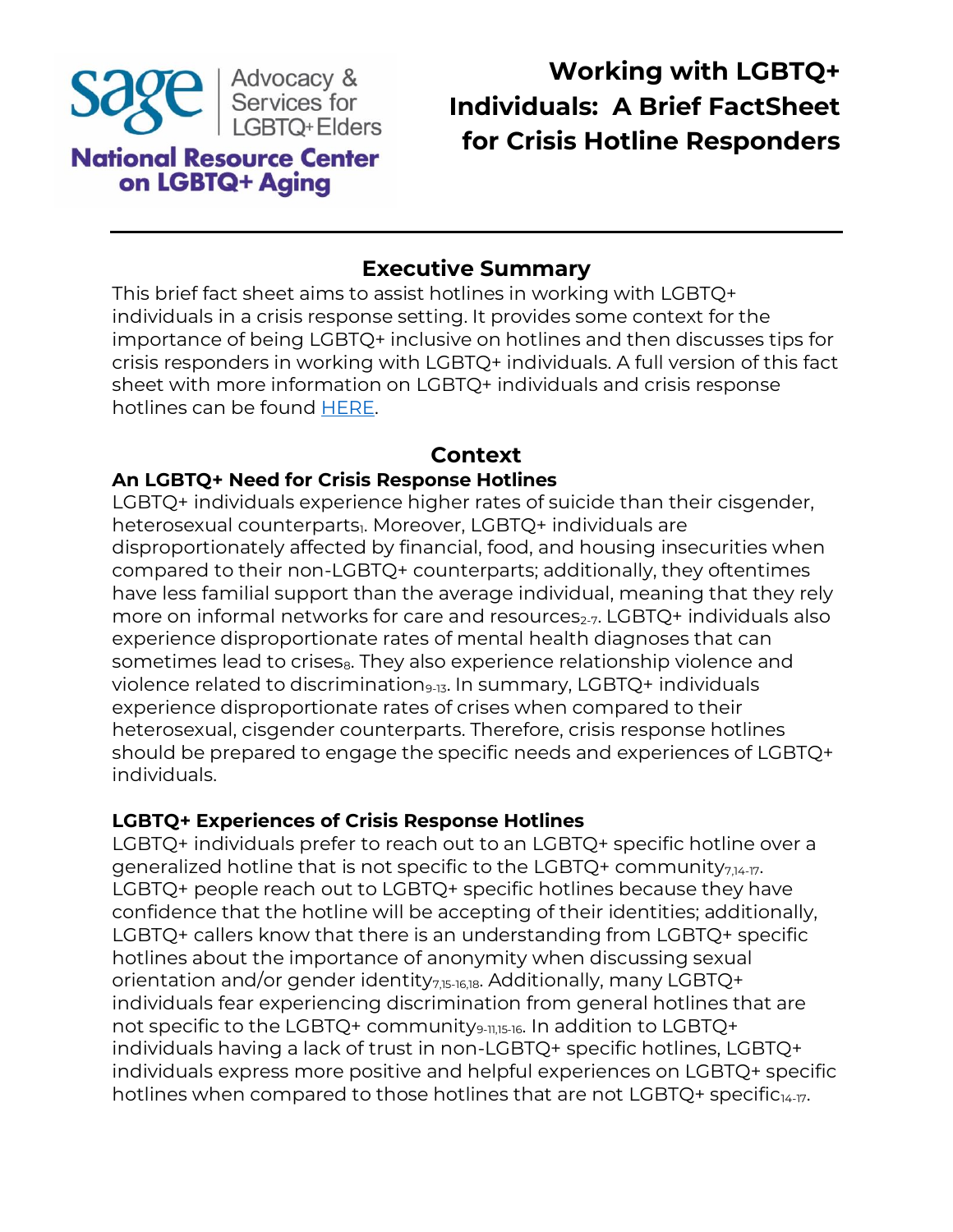Some individuals stated that they experienced discrimination related to their LGBTQ+ identity when on a generalized hotline<sub>9,15-16</sub>. Others experienced fear that these generalized hotlines will involve the police, medical or mental health professionals, housing shelters, and/or mandatory reports related to family, elder, and/or relationship violence<sub>10-11,13,15-16</sub>. Many LGBTQ+ individuals feel that involving these specific institutions is not supportive of their needs in a crisis.

Though LGBTQ+ people tend to have more positive experiences on LGBTQ+ specific hotlines, hotlines that are not specific to the LGBTQ+ community have more global visibility. Since generalized hotlines are more frequently advertised and more visible across the globe, LGBTQ+ individuals will likely be calling to utilize their services, and some of these hotlines have the potential to serve the vital needs an LGBTQ+ person might have in a crisis. Because LGBTQ+ people will call these generalized hotlines, it is imperative that non-LGBTQ+ specific hotlines have the resources to serve their LGBTQ+ clients well.

## **Recommendations for Individual Crisis Responders**

The following suggestions are based on a review of the literature surrounding LGBTQ+ crisis response. This section specifically conveys research-based recommendations for individual crisis responders who might serve LGBTQ+ clients.

*Do not make assumptions***.** When working with clients, never assume a client's sexual orientation and/or gender identity. When an LGBTQ+ client is misgendered or assumed to be heterosexual by a crisis responder, they may feel misunderstood or unsafe, which has the potential to escalate their crisisrelated feelings<sub>15-16,19</sub>. It is also important to not make assumptions about LGBTQ+ people's experiences. If someone discloses their LGBTQ+ identity, do not make assumptions about their life, their sexual experiences, their gender expression, or even their pronouns. It is best to wait for a client to disclose information to you about their experiences before making assumptions.

**Use inclusive language.** When working with clients, use gender-inclusive language. When you don't know someone's pronouns, always default to using they/them pronouns (gender neutral pronouns) or using a person's name instead of using pronouns. You may even choose to share your pronouns at the beginning of a crisis call, which could open the door for a client to feel comfortable sharing their own pronouns. Use gender-inclusive words when referring to people and their relationships. Saying words like *person* instead of *woman* or *man* might make an LGBTQ+ client feel safer. Saying words like *partner* instead of *husband* or *girlfriend* might make an LGBTQ+ client feel safe to discuss their relationship.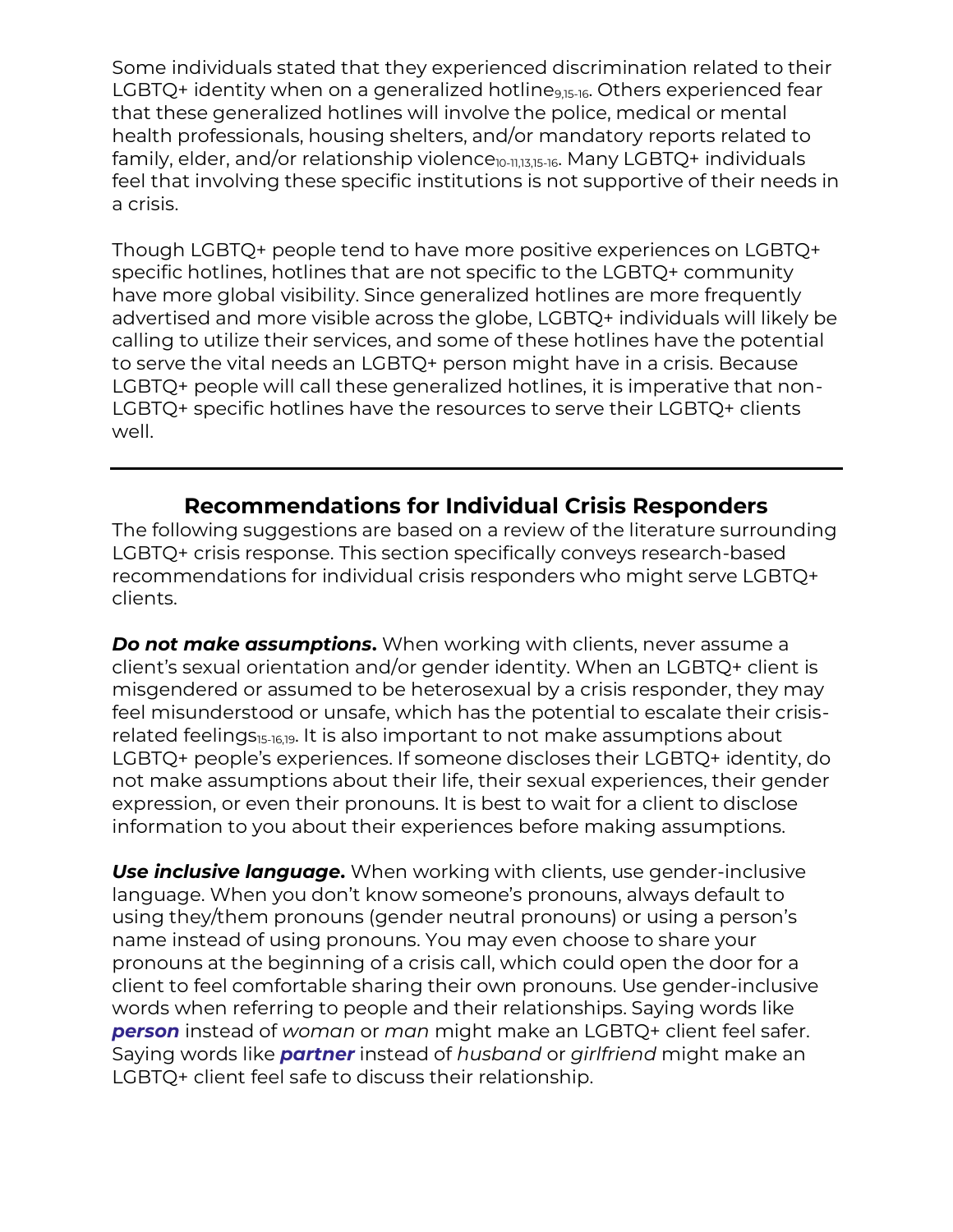Research has noted that Transgender and Gender Non-Binary (TGNB) clients experience casual cisgenderism on non-LGBTQ+ specific hotlines frequently $_{16}$ . Casual cisgenderism occurs when an individual unknowingly or unintentionally utilizes language that assumes a person is cisgender. If a crisis responder enacts casual cisgenderism on a crisis response call, a TGNB client may feel misunderstood or unsafe<sub>19</sub>.

*Stay curious about LGBTQ+ experiences***.** Be interested in the lives of LGBTQ+ individuals. Research shows that crisis responders are more likely to assume that issues of violence in LGBTQ+ relationships are less serious; crisis responders are also more likely to ask fewer questions about issues of LGBTQ+ relationship violence when compared to man-on-woman relationship violence<sub>9</sub>. Maintain curiosity about the experiences of LGBTQ+ people, even if those experiences seem different from the societal norm. Utilize active listening skills to pick up on people's identity-related experiences, their pronouns, or details related to their crises $_{4,19}$ 

*Be aware of nonverbal communication***.** When on a crisis response hotline call, be aware of how your nonverbal communication could be received by an LGBTQ+ client – this includes tone of voice, your reactions to disclosure, and other forms of nonverbal communication. Research shows that LGBTQ+ people are acutely attuned to nonverbal communication, particularly when disclosing things about their LGBTQ+ identity or experiences<sub>19</sub> They will be able to pick up on any feelings of discomfort or judgment. This might cause an LGBTQ+ client to feel unsafe with a crisis responder.

*Consider the impact of specific events on LGBTQ+ clients***.** Research shows that LGBTQ+ hotline calls rise when specific societal events that impact the LGBTQ+ community occur<sub>20</sub>. In particular, the rise of anti-LGBTQ+ legislation across the country has influenced feelings of unsafety within the LGBTQ+ community; this harmful legislation even influences the rate of LGBTQ+ poverty in the country $_{1,21-22}$  Be aware of how certain events might affect members of the LGBTQ+ community, and be ready to offer empathy to LGBTQ+ callers who are affected by specific events, even if you do not understand.

*Offer LGBTQ+ affirming resources***.** Instead of utilizing institutions or organizations that have the potential to retraumatize LGBTQ+ individuals, consider finding LGBTQ+ affirming organizations and networks to offer LGBTQ+ clients. LGBTQ+ individuals are less likely to pursue services in a crisis unless they know those resources are affirming of their LGBTQ+ identity and experiences<sub>15-17</sub>. Work with your organizations to cultivate a list of LGBTQ+ inclusive resources in your community that can be ready to share with any LGBTQ+ clients.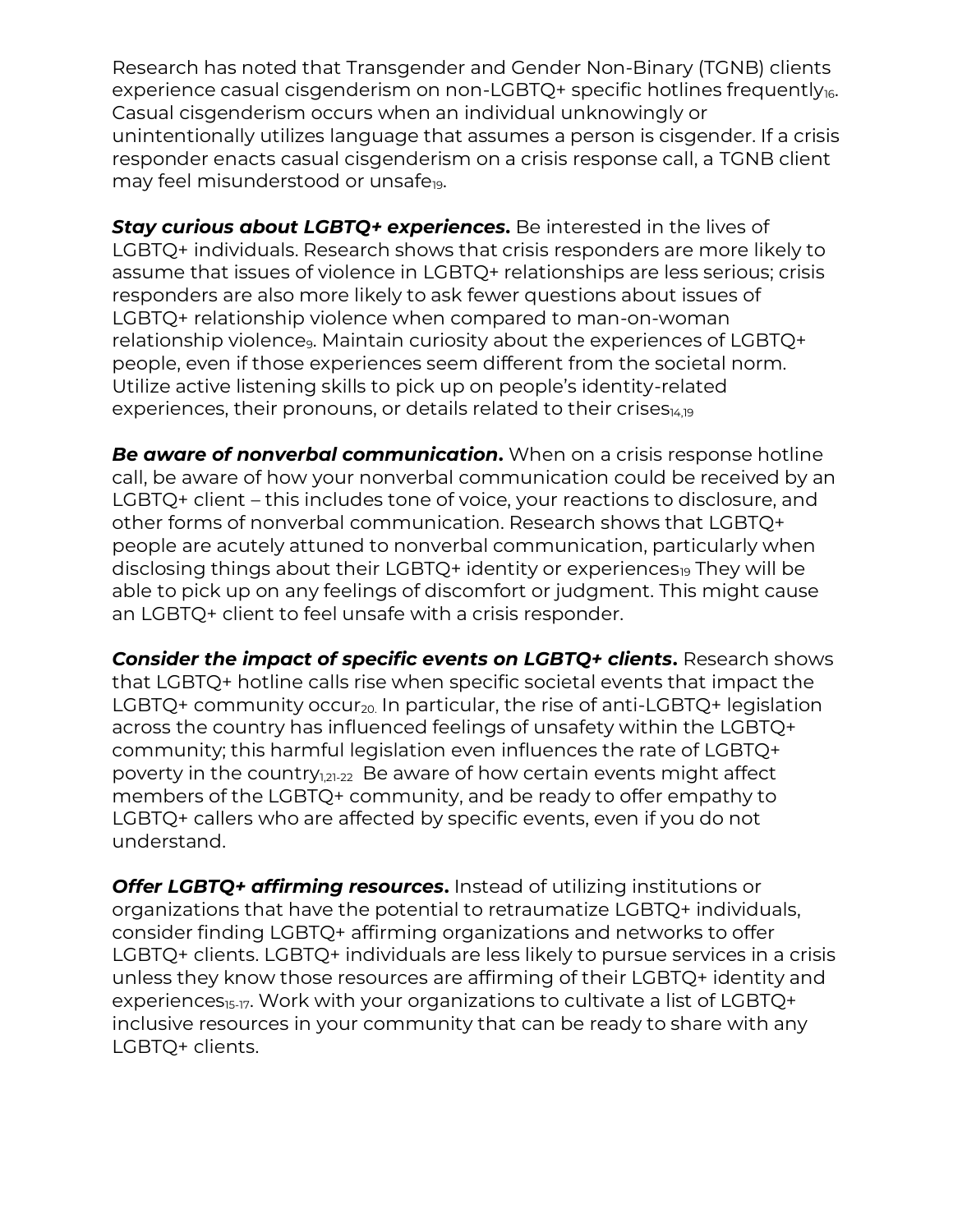*Find other ways to be an ally*. Pursue education on and advocacy for the LGBTQ+ community outside of crisis responding. The more that you seek knowledge on the LGBTQ+ community, the more likely you are to be able to operate empathetically when working with LGBTQ+ clients. Educate yourself on LGBTQ+ questions that you have, and do not rely on members of the community to answer all your questions. Remember that you can always advocate for LGBTQ+ people by speaking up for LGBTQ+ inclusive policies within your organization or community, by relying less on institutions and organizations that LGBTQ+ clients may not trust, and by supporting local LGBTQ+ organizations within your community.

*This project was supported by the Administration for Community Living (ACL), U.S. Department of Health and Human Services (HHS) as part of a financial assistance award totaling \$373,636.85 with 72% percentage funded by ACL/HHS and \$104,878.85 amount and 28% percentage funded by non-governmental source(s). The contents are those of the author(s) and do not necessarily represent the official views of, nor are an endorsement, by ACL/HHS, or the U.S. Government. All Right Reserved.*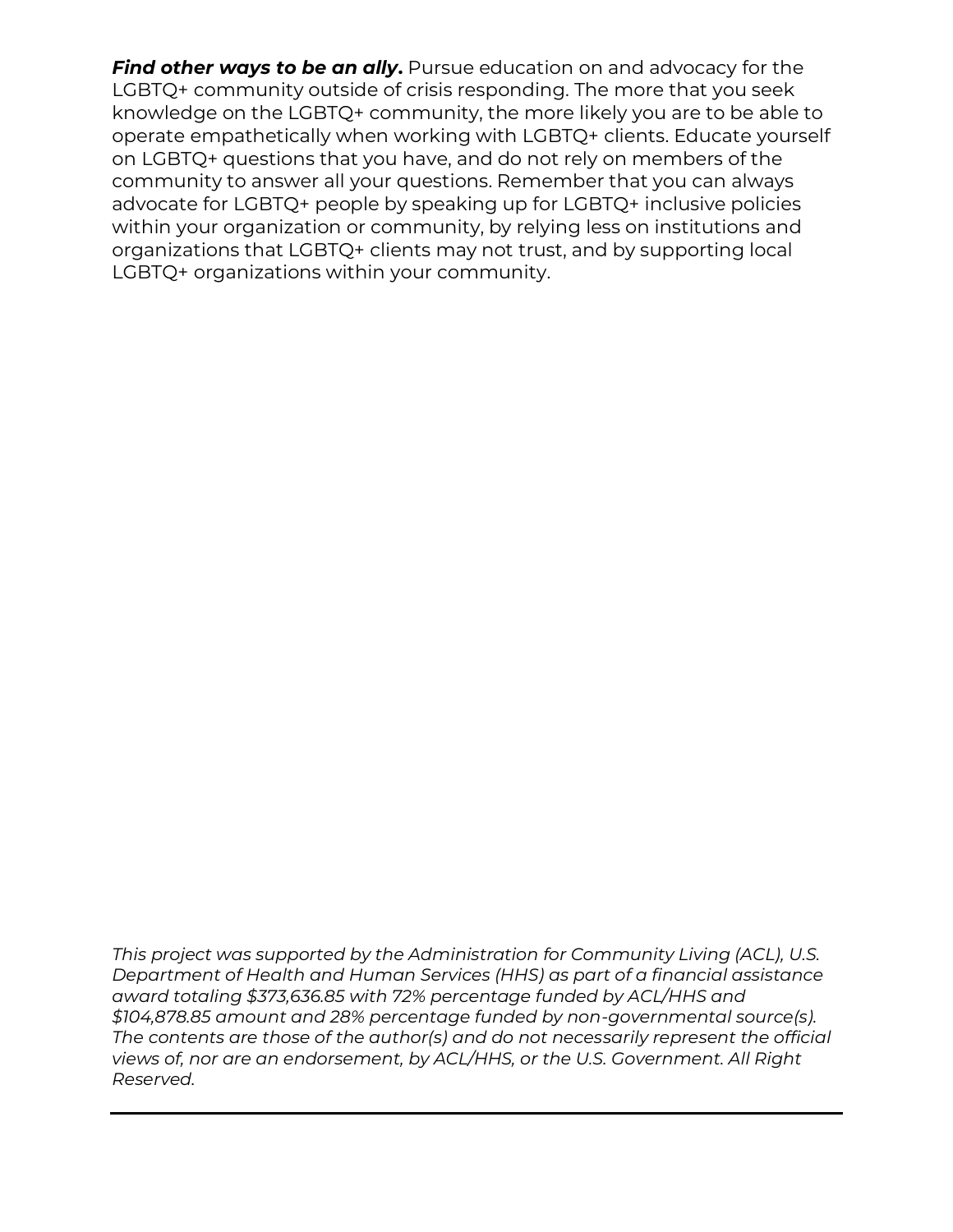References:

- 1. Dowd R. Suicide prevention month. A summary of data on LGBT suicide [internet]. UCLA School of Law: The Williams Institute; 2020 Aug 31 [cited 2022 May 25]. Available from<https://williamsinstitute.law.ucla.edu/press/suicide-prevention-media-alert/>
- 2. Rooney C, Whittington C, Durso LE. Protecting basic living standards for LGBTQ people [internet]. Center for American Progress; 2018 Aug 13 [cited 2022 May 25]. Available from [https://www.americanprogress.org/article/protecting-basic-living](https://www.americanprogress.org/article/protecting-basic-living-standards-lgbtq-people/)[standards-lgbtq-people/](https://www.americanprogress.org/article/protecting-basic-living-standards-lgbtq-people/)
- 3. Ferlatte O, et al. Sexual and gender minorities' readiness and interest in supporting peers experiencing suicide-related behaviors. J Crisis Interv Suicide Prev. 2020;41(4):273–9.
- 4. Lindhorst T. Foundation knowledge for work with rural gays And lesbians: Lesbian and gay men in the country; Practice implications for rural social work. J Gay Lesbian Soc Serv. 1997 Dec 1;6(1).
- 5. Rusow JA, et al. Homelessness, mental health and suicidality among LGBTQ youth accessing crisis services. Child Psychiatry Hum Dev. 2018 Aug;49(4):643–51.
- 6. Spittal MJ, et al. Frequent callers to crisis helplines: Who are they and why do they call? Aust NZ J Psychiatry. 2015 Jan 1;49(1):54–64.
- 7. The Trevor Project. Digital support for youth in crisis [internet]. 2019 Apr 24 [cited 2022 May 25]. Available fro[m https://www.thetrevorproject.org/research-briefs/digital](https://www.thetrevorproject.org/research-briefs/digital-support-for-youth-in-crisis/)[support-for-youth-in-crisis/](https://www.thetrevorproject.org/research-briefs/digital-support-for-youth-in-crisis/)
- 8. American Psychiatric Association. Mental health facts for lesbian, gay, bisexual, transgender, queer/questioning (LGBTQ) [internet]. n.d. [cited 2022 May 25]. Available from [https://www.psychiatry.org/psychiatrists/cultural](https://www.psychiatry.org/psychiatrists/cultural-competency/education/mental-health-facts)[competency/education/mental-health-facts](https://www.psychiatry.org/psychiatrists/cultural-competency/education/mental-health-facts)
- 9. Brown MJ, Groscup J. Perceptions of same-sex domestic violence among crisis center staff. J Fam Violence. 2009 Feb;24(2):87–93.
- 10. Carrie L, et al. The impact of mandatory reporting laws on survivors of intimate partner violence: Intersectionality, help-seeking and the need for change. J Fam Violence. 2020 Apr;35(3):255–67
- 11. Carson LC. Transgender women's perceptions and experience of sexual violence and views of rape crisis center resources [dissertation]. School of Graduate Studies and Research: Indiana University of Pennsylvania; 2017 May [cited 2022 May 25].
- 12. McGuirk C, Muir R. Homophobic violence calls to helpline rising yearly. Mail on Sunday [internet]. 2022 Apr 17 [cited 2022 May 25].
- 13. Rose SM. Community Interventions concerning homophobic violence and partner violence against lesbians. J Lesbian Stud. 2003;7(4):125–39.
- 14. Agarwal A, et al. Implementation of a confidential helpline for men having sex with men in India. JMIR MHealth UHealth. 2015 Feb 1;3(1):e17.
- 15. Lim G, et al. The experiences of lesbian, gay and bisexual people accessing mental health crisis support helplines in Australia. Psychol Sex. 2021 Mar 17;1–18.
- 16. Lim G, et al. Trans and gender-diverse peoples' experiences of crisis helpline services. Health Soc Care Community. 2021;29(3):672–84.
- 17. Mereish EH, et al. Characteristics and perceptions of sexual and gender minority youth who utilized a national sexual and gender minority-focused crisis service. J Crisis Interv Suicide Prev. 2022;43(2):127–34.
- 18. Bielski Z. For transgender youth, a needed lifelineL A teen's suicide in Ohio illustrates why an empathetic ear is crucial for those who come out and then are shunned by family [internet]. Toronto, Canada: Globe & Mail; 2015 Jan 3 [cited 2022 May 25]. Available from

[www.link.gale.com/apps/doc/A395848701/AONE?u=sain44199&sid=bookmark-](http://www.link.gale.com/apps/doc/A395848701/AONE?u=sain44199&sid=bookmark-AONE&xid=3620eaad)[AONE&xid=3620eaad](http://www.link.gale.com/apps/doc/A395848701/AONE?u=sain44199&sid=bookmark-AONE&xid=3620eaad)

19. University of Southern California Suzanne Dworak-Peck School of Social Work. Four basic guidelines for practicing LGBTQ-affirming social work [internet]. 2019 Nov 4